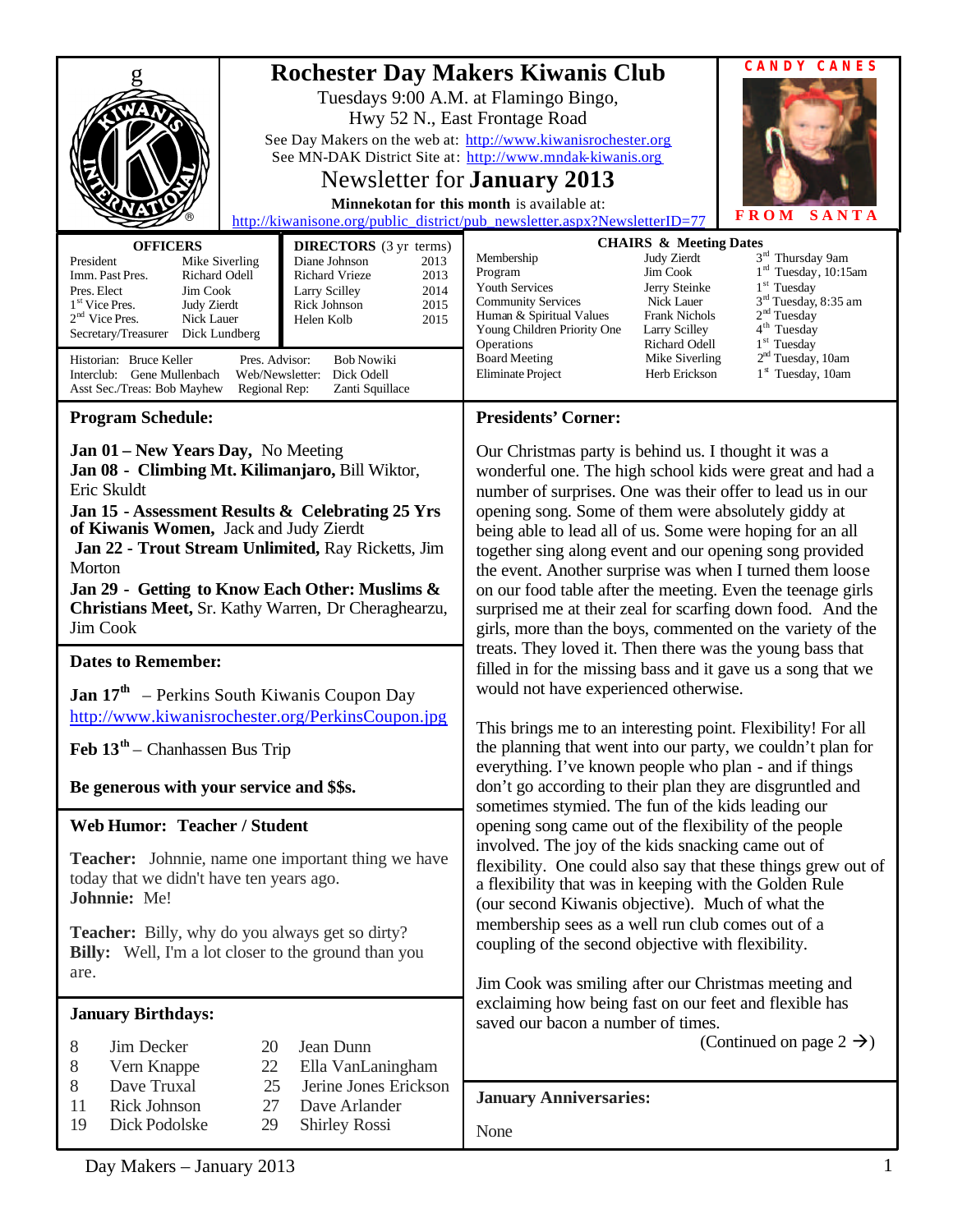#### **Secretary/Treasurer's Report – Dec 2012**

| <b>Bank Balance 11/30/12:</b>  |                | \$9,541.63 |
|--------------------------------|----------------|------------|
| <b>Administrative Account:</b> |                | \$6,595.63 |
| Service Account:               |                | \$1,596.81 |
| Hockey/YCPO:                   | $\mathbb{S}^-$ | 613.94     |
| <b>Bike Repair:</b>            | $\mathbf{s}$   | 216.10     |
| <b>K-Family Funds</b>          | S.             | 519.15     |

**Day Makers on leave** : Marv Anderson, Don Cain, Merl Jeche, Ron King, Sara King, Paul Lamoreux, Al Strom

**November Service Hour Statistics:** 1,174 hours by 65 members, 74% Participation.

## **December 11 Board Meeting Summary:**

The charter fee for the Circle -K Club at the University of Minnesota Rochester was discussed. The Day Makers have paid the \$600 fee to charter the club. At our November meeting, we voted to look for funding from the other Rochester clubs and the Hockey Tournament. Dick Odell will check with Jack Zierdt on status.

The Membership Committee is still considering the suggestion that our club recruit parents and grandparents of Key Club members with an open house meeting.

The treasurer notified the board that Happy Bucks are down for the first two months of the Kiwanis year, when compared to the first two months of last year: \$154 vs. \$106.

The board discussed the time consumed by "Happy Bucks" at our weekly meetings. Suggestions for controlling this time without discouraging participation were talked about.

The officers request that each committee be represented at the board meetings. If the chairperson cannot attend, please send an alternate.

### **COMMITTEE REPORTS** M

M**embership –** Spouses attending the Christmas Party should be invited to join us as members. Continued Next Column  $\rightarrow$ 

**Kiwanis Mission Statement:**

**Kiwanis is a global organization of volunteers dedicated to changing the world one child and one community at a time.**

#### **Secy/Treausrer's Report:**

**Program-** Christmas Party on 12/18, January programs are scheduled.

**Public Relations-** Kiwanis Hockey Festival will be promoted on radio and TV. Service sign ups requested.

**Community Service-** Christmas Anonymous was a great success, Hockey Festival coming up.

**Human & Spiritual Values-** Salvation Army Bell Ringing went well.

**YCPO-** Costs for the Kiwanis Parent-Child fair at Rochester Fest will be increasing. The committee will assess whether or not the costs justify the benefit, or could the funds be used more efficiently for another cause. Richard Lundberg, Secy/Treasurer

**President's Corner:** (Continued from page 1)

This brings me to my wish for you. May some things that are wonderful and that meet the criteria of the Kiwanis second objective drop into your life, and may you be flexible enough to pick up on them and experience the joy that they would add to your life.

Mike Siverling, President

**Cutest Baby Contest:** Newest Entry from proud Grandfather Mike Siverling.



Mike's daughter gave birth to Rose Susanne Morarie on December 10, 2012 at 8pm. Baby Rose was 20 inches long and weighed 7 pounds 4 ounces. She was born with a lot of brown hair on her head. Mother Alicia, father Michael Morarie and 3 yr old sister Gracie are reported as "doing fine."

Mike Siverling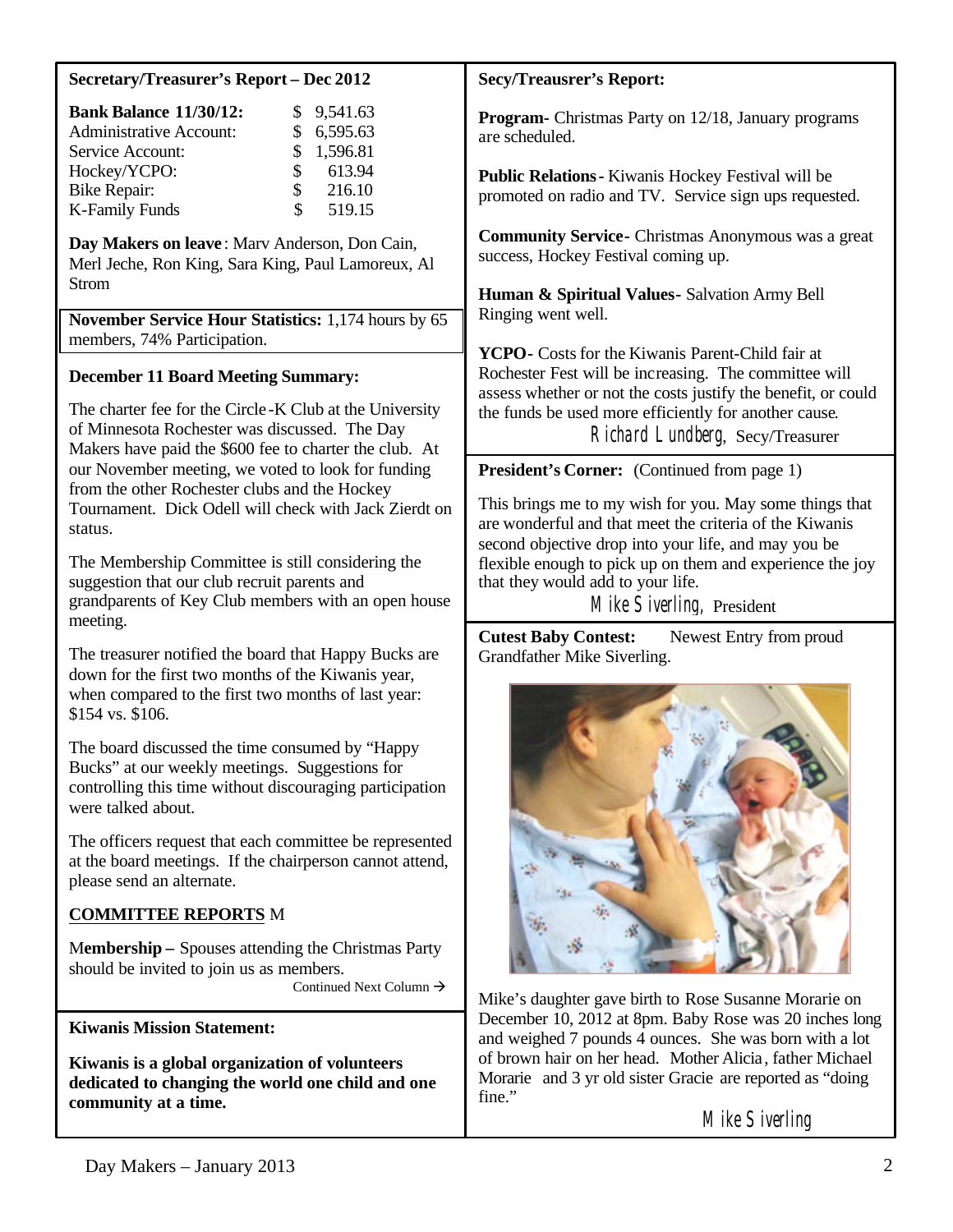## **Christmas Anonymous:**

Christmas Anonymous served 629 families (this included roughly 1771 children aged 1 to 18) and 350 seniors who received food baskets. Kiwanians from Day Makers and Golden K supported Christmas Anonymous by doing the following:

- Pick up collection from 20 Grade Schools
- Loaded food (13,000 lbs), delivered and assisted in Senior Food Packing
- Assisted with KTTC Toy Drive
- Moved 130 8 ft tables from Mayo Civic Center to Christ United Methodist Church (Store Location ) and returned same.
- Move all clothing, toys, etc. from storage
- Moved 3,500 lbs. of apples
- Unloaded 74,000 lbs of food. ( Family )
- Moved 240 bikes to CUMC from storage
- Assisted on store day with, cardboard breakdown, checkout, clean up
- Returned all leftover item to storage

This was accomplished by the transportation volunteers. There were also other volunteers from Kiwanis that worked in food packing, contribution center, bike repair, used toys, store day support and other areas.

Total Hours for the Transportation team were approx . 285+ hrs. The Golden K Club would have about the same number of hours.

Thanks again for all the Day Maker support to this important community program.

Ken Plummer and Rick Johnson

# **Hockey Festival 2012:**

Many thanks to all who supported the **20th** Annual Kiwanis ThinkBank Hockey Festival on December 27, 28, and 29 this year. Over the last 19 years we have raised and donated over \$620,000 thanks to your Kiwanian support of this great event.

Final financial result will not be available until end of Feb 2013, but attendance looked good with Mayo making it into the Class AA Varsity and JV finals.

Final scoring grids and gold metal team photos are available on the hockey festival web site at: <http://www.kiwanisrochester.org/hockey/ScorePosit04.htm>

Thanks, *Bob Nowicki Dick Odell*



## **Christmas Anonymous Photos:**



**240+ Bicycles Delivered**



**Toys for All**



**And even more age appropriate gifts.**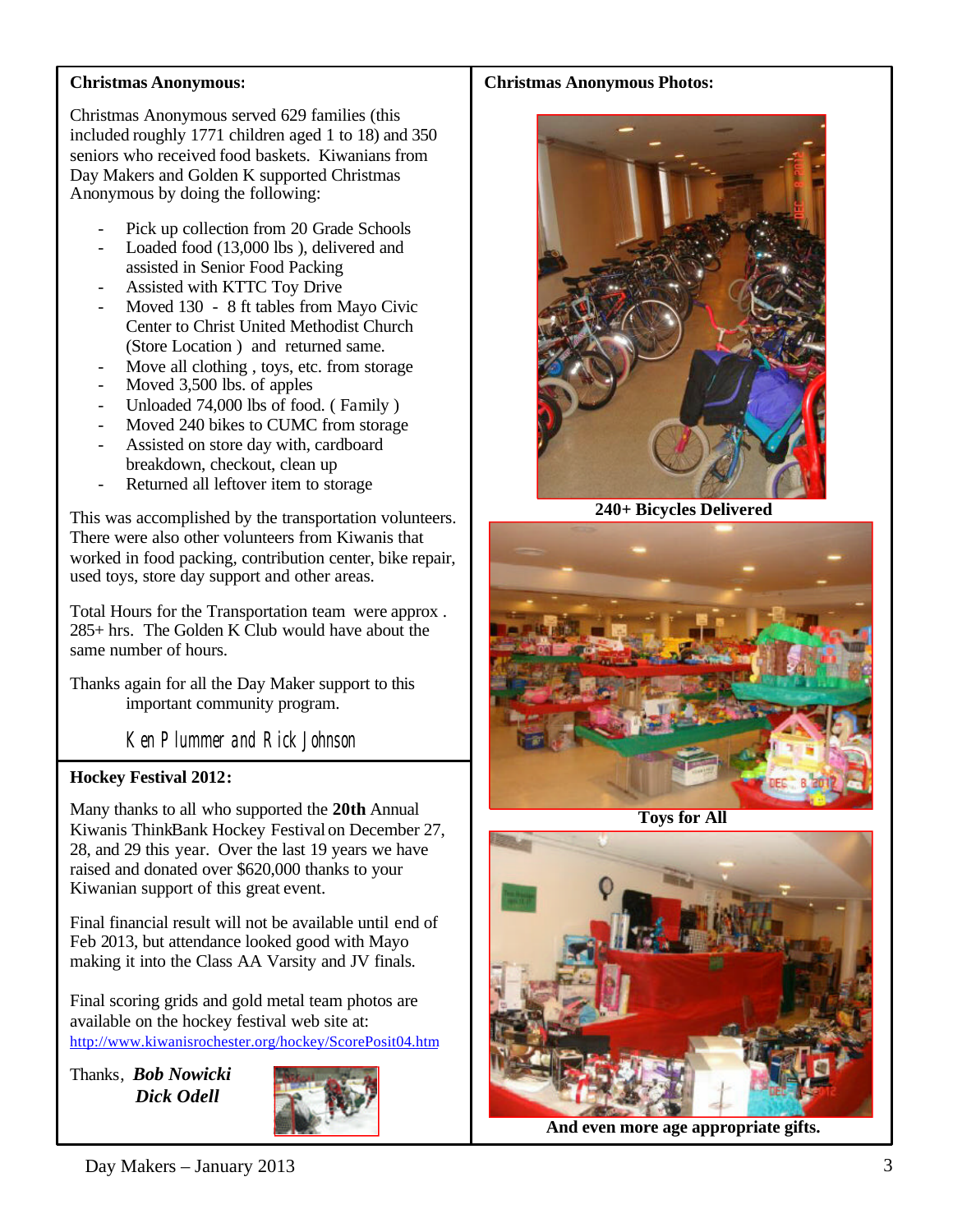| <b>Program Committee:</b>                                                                                                                                                                                                                                                                                              | <b>Eliminate Project:</b><br>Kwik Trip Gift Cards                                                                                                                                                                                                         |  |
|------------------------------------------------------------------------------------------------------------------------------------------------------------------------------------------------------------------------------------------------------------------------------------------------------------------------|-----------------------------------------------------------------------------------------------------------------------------------------------------------------------------------------------------------------------------------------------------------|--|
| A BIG THANKS for all the foods and drinks, and setup<br>and clean up activities and thanks to Mike Siverling for<br>getting us into Flamingo Bingo early, and for the<br>background Christmas music before/after goodies.<br>Special thanks to our Lourdes High School Center Street<br>Singers for the entertainment. | We continue to make progress on our fundraising goal.<br>Cards are available at \$25, \$50 and \$100 and Kwik Trip<br>kicks back 10% to the club. Cards are good for<br>anything in the store or at the pumpthis is a NO<br>COST fundraiser for our club. |  |
| Thanks also to Santa Dave M and Photog Dick O for<br>making much appreciated appearances. Everyone                                                                                                                                                                                                                     | Remember, Kwik Trip gas is "Tier 1" quality gasoline<br>and their instore donuts are great! Thanks for your<br>continued support of this easy fundraiser.                                                                                                 |  |
| cooperated sooooo nicely. PEACE and see you next<br>Jim Cook, Program Chair<br>year.                                                                                                                                                                                                                                   | Herb Erickson, Eliminate Chair                                                                                                                                                                                                                            |  |

# **Chanhassen Trip:**

We go to Chanhassen, Wed.,February 13th, to see the play "Bye Bye Birdie". We will leave from the Rec Center on Elton Hills Drive, at 9:15AM. Expect to return around 5PM. Cost this year will be \$70.00 per ticket, includes, play, meal, bus and all gratuities. After our meeting on January 15th, I will start selling out the bus to non Day Makers. Sign up early and pay no later than January  $22^{\text{nd}}$ , please.

If you keep this notice, you will have all the info you need for the trip and I won't have to furnish a separate sheet to each of you before we go. Thanks.

Herb Erickson

# **Zeller and Hixson Fellowship Awards:**

As part of our ELIMINATE fund raising effort, our Day Makers Club has a matching funds program for any Day Makers thatwould like to donate to a Zeller or Hixson Fellowship award. Zeller donations are \$1,250 and Hixson's are \$1,000. You may pay half and the club pays half, using the money raised from our local club ELIMINATE fund. Take advantage of this wonderful opportunity as long as the funds are available.

Spring Valley ( and other clubs), does this and they just ordered their 8th Zeller last week. That's really good for a small club. Let's see how many we can achieve for the Day Makers.

We currently have 5-Zeller and 1- Hixson fellowships that have directed their donations to the Eliminate project in our club. I know we have some more coming up in the future. Thanks for your participation.





Zeller Award Hixson Award

PS: See Richard Lundberg for Gift/Pledge Form. Herb Erickson and Dick Odell

### **Christmas Party Fun:**



Great goodies and a "fun time was had by all !"



Yes, Santa, "I have been a very good girl … this year !"

Day Makers – January 2013 4